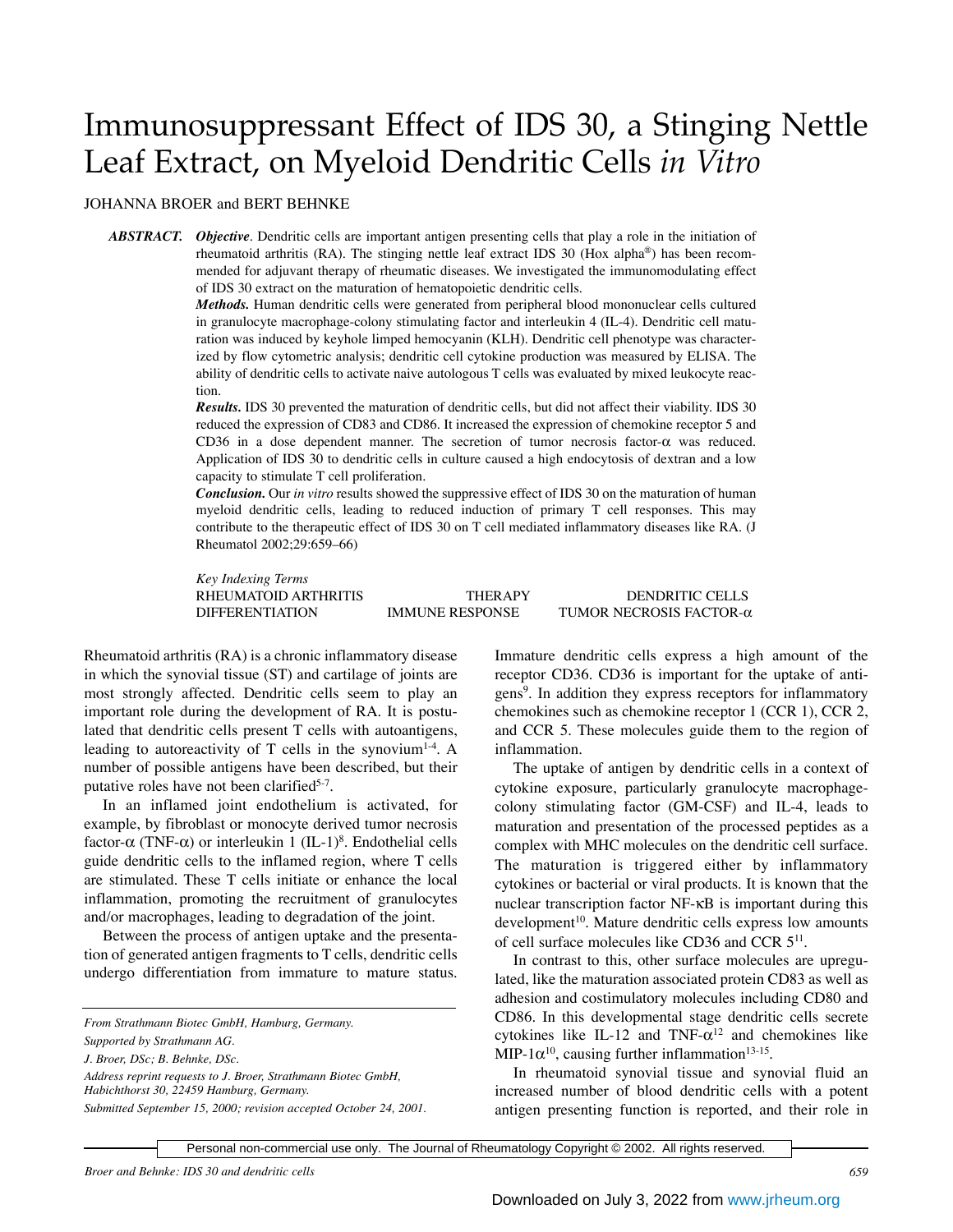initiating rheumatic diseases has been discussed $6,16,17$ . Thus it might be beneficial to reduce this proinflammatory influence of dendritic cells during RA.

Clinical efficacy data of *Urtica dioica foliorum* have been reported<sup>18,19</sup> and reviewed<sup>20-23</sup>. Data from *in vitro* trials of an ethanolic extract of *Urtica dioica foliorum* indicate a reduction of inflammation during RA. There have been several studies of administration in humans, which showed a significant reduction of cytokine secretion in whole blood from healthy donors. The *ex vivo, in vitro* data show reduced TNF-α/IL-1ß secretion of activated monocytes from human volunteers<sup>24-26</sup>. *In vitro* investigations described dose dependent T<sub>H</sub>1-specific IL-2 and interferon-γ (IFN-γ) inhibition of phytohemagglutinin stimulated peripheral blood mononuclear cells (PBMC) and Jurkat T cells<sup>27</sup>.

With the knowledge of the inhibitory activity of this extract a new extract from *Urtica dioica foliorum*, IDS 30 (Hox alpha®), has been developed<sup>28</sup>. It is registered in Germany for adjuvant therapy of rheumatic diseases.

Dendritic cells might be the most important cells in the initiation of  $RA^{1-3}$ ; we therefore investigated their differentiation stage as well as their ability to present antigens in the presence of the stinging nettle leaf extract IDS 30.

### **MATERIALS AND METHODS**

*Cell culture.* Dendritic cells were generated as described by Thurner, *et al*<sup>13</sup> from PBMC by ficoll (Histopaque-1077 Hybri-Max, Sigma, Deisenhofen, Germany) density gradient centrifugation from buffy coats of healthy blood donors (Blood bank, University Hospital, Hamburg Eppendorf) and washed 3 times in phosphate buffered saline (PBS). PBMC were cultured in RPMI (Biochrom, Berlin, Germany) with 10% fetal calf serum (FCS) (Biowhittaker, Verviers, Belgium) and seeded at maximal  $2 \times 10^6$ /ml in T75 culture flasks (Greiner, Frickenhausen, Germany) at 37°C and 5%  $\mathrm{CO}_{2}$ . After 4 h, loosely adherent and nonadherent cells were removed. These cells were frozen in RPMI with  $10\%$  FCS (v/v) and  $10\%$  DMSO (v/v) for the isolation of autologous T cells as described below. Adherent monocytes were incubated overnight in RPMI with 10% FCS. Meanwhile, the majority of the cells detached. Monocytes were harvested, washed, and replated at  $1 \times 10^7$  cells/ml. The cells reattached within 45 min. Again nonadherent cells were removed and the complete medium supplemented with 800 U/ml recombinant human GM-CSF, and 500 U/ml recombinant human IL-4 (Strathmann Biotech, Hannover, Germany) was added. On Day 2 the medium was changed. On Day 4, cells were harvested and seeded at  $1 \times 10^6$ /ml in 24 well plates (Greiner) with GM-CSF and IL-4, then either left unpulsed (negative control) or pulsed (positive control) with 500 ng keyhole limped hemocyanin (KLH; Sigma) and several concentrations of IDS 30 for 48 h (Day 6). Alternatively to KLH, 500 pg/ml lipopolysaccharides (LPS) from *Salmonella typhimurium* or *Salmonella enteritidis* (Sigma) were used to generate mature dendritic cells.

IDS 30 is an extract of *Urtica dioica foliorum* generated by using 95% (v/v) isopropanol (Hox alpha®; Strathmann AG, Hamburg, Germany). For *in vitro* studies IDS 30 was dissolved in ethanol (50 mg/ml), then transferred into RPMI with 10% FCS and sonicated for 10 min. Hydrocortisone (Sigma) was dissolved in DMSO (10 mg/ml) and transferred into RPMI with 10% FCS.

*Flow cytometric analysis.* Analyses were performed on a Coulter Epics XL (Coulter Beckmann, Krefeld, Germany). On Day 6 the cells were harvested, washed once in PBS, and incubated 20 min at room temperature (RT) with murine monoclonal antibodies (Mab) against the following human antigens: CD36-fluorescein isothiocyanate (FITC), CD80phycoerythrin (PE) conjugated, CD83-PE, CD86-PE, CCR 5-PE. A quantity of  $5 \times 10^3$  dendritic cells were gated for quantification. The percentage of positive cells was determined by gating cells stained with appropriate istoypic control IgG1-FITC, IgG1-PE, IgG2b-PE (Coulter), and IgG2a-PE (Pharmingen, San Diego, CA, USA).

*Propidium iodide.* Cells were resuspended in 50 µg/ml propidium iodide (Boehringer Ingelheim Bioproducts) in PBS and incubated 10 min in the dark at RT. The percentage of viable cells was directly determined by flow cytometry.

*Quantification of endocytosis.* The internalization of dextran-FITC by dendritic cells was tested as described<sup>29</sup>. On Day 6 the cells were resuspended in 100  $\mu$ l RPMI with 10% FCS. The cells and dextran-FITC were preincubated for 10 min at 37˚C separately (or at 4˚C for controls). Dextran-FITC was added to dendritic cells at a final concentration of 0.5 mg/ml. After 30 min endocytosis was stopped by adding 2 ml cold PBS, 10% FCS, and the cells were washed 3 times at 4˚C with the same buffer. Dendritic cells were analyzed on a Coulter Epics XL.

*Mixed lymphocyte reaction.* On Day 6 the dendritic cells were harvested, washed 3 times with RPMI, irradiated with 20 Gy (6 min with 3.35 Gy/min), and seeded in triplicates in 96 well flat bottom flasks (Greiner) in serially diluted concentrations. Frozen autologous cells (see cell culture) were thawed. T cells were isolated by CD4 coated magnet beads according to manufacturer's instructions (Dynal) and added to the dendritic cells at 2  $\times$  10<sup>5</sup> cells/well. As positive control for T cell proliferation, triplicates of T cells were incubated with 4  $\mu$ g/well Phytohaemagglutinin-L (Sigma) and 40 U rhIL-2/well (Strathmann Biotec). On Day 5 cells were pulsed with 0.2  $\mu$ Ci/well tritiated thymidine ( ${}^{3}$ H-thymidine; Amersham Buchler, Braunschweig, Germany) for 18 h, then harvested and washed 3 times on Beckmann ready filters (Micro Cell Harvester; Skatron Instruments, USA); <sup>3</sup>H-thymidine incorporation was measured on a liquid scintillation counter (1205 Betaplate, Wallac, Finland).

*Determination of TNF-*α*.* Supernatants of dendritic cell cultures were harvested on Day 6, cultivated with medium, KLH with or without IDS 30, and stored at –20˚C until the assay procedure. ELISA was applied for quantitative determinations of TNF-α release and measured according to the manufacturer's instructions (Medgenix, Ratingen, Germany). IDS 30 showed no crossreactivity in the assay.

*Statistical analysis.* An unpaired single tailed Student t test was used to analyze experimental results. A p value < 0.05 was considered to indicate a significant deviation from the control measurements. The value of correlation  $(r^2)$  was determined.

### **RESULTS**

The extract IDS 30 was applied on dendritic cells in a concentration range of 1.56 up to 25  $\mu$ g/ml. It showed no toxic effect on any cell type when measured with propidium iodide (data not shown). The expression rates of specific proteins in immature dendritic cells like the differentiation marker CD83 or costimulatory molecules like CD40, CD80, CD86, HLA-ABC, and HLA-DR were similar to described levels<sup>13</sup>. There was no effect of IDS 30 on the expression of these proteins in dendritic cells cultured in RPMI containing IL-4 and GM-CSF lacking KLH (data not shown).

*Influence of IDS 30 on expression of maturation associated surface molecules.* The influence of IDS 30 on the expression of surface molecules on maturing dendritic cells was measured. Maturation was determined by adding KLH, described to be used to generate mature dendritic cells $30,31$ . In all cases the inhibitory effect was significant from 1.56  $\mu$ g/ml compared to the positive control (p < 0.05). Figure 1

Personal non-commercial use only. The Journal of Rheumatology Copyright © 2002. All rights reserved.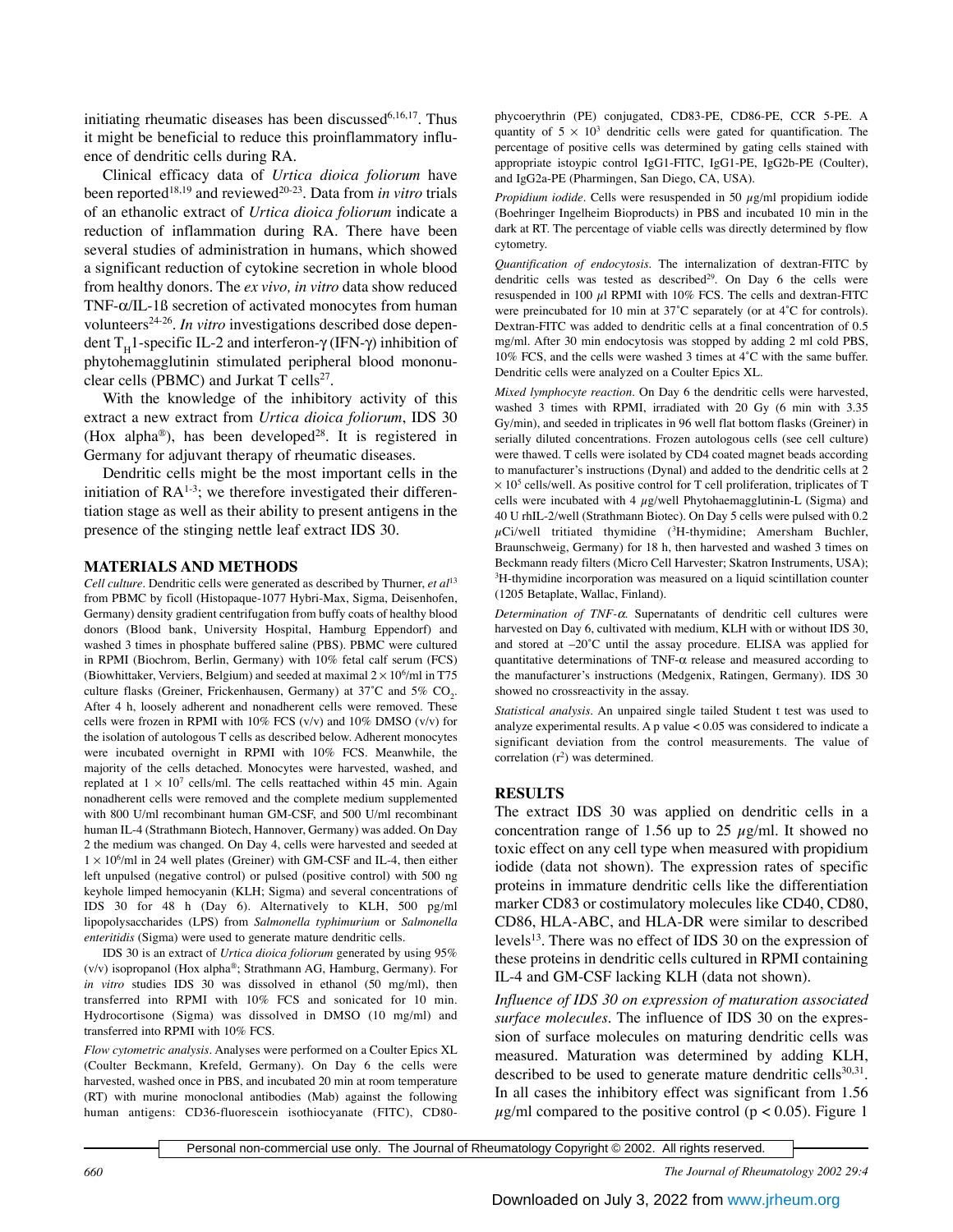

*Figure 1.* Dose dependent downregulation of CD83 of dendritic cells in response to IDS 30. On Day 4, dendritic cells  $(1 \times 10^6$ /ml) were incubated without (negative control,  $-$ ) or with (positive control,  $+$ ) KLH with the noted concentrations of IDS 30. On Day 6, the percentages of cells expressing CD83 were determined by flow cytometry ( $n = 6$ ; \* $p < 0.05$ ).

shows that IDS 30 reduced the percentage of positive cells expressing the maturation associated protein CD83 in a dose dependent manner up to  $61.5 \pm 11.6\%$  at highest IDS 30 concentration. These data show a strong correlation between the concentration of IDS 30 and the inhibitory effect on the expression of CD83 ( $r^2$  = 0.94). Figure 2 shows the expression of the costimulatory molecules CD80 and CD86. The mean fluorescence intensity (MnX) of both was reduced. CD86 was lowered to 70.3  $\pm$  37.5% (r<sup>2</sup> = 0.79). IDS 30 had a mild effect on the MnX of the costimulatory molecule CD80 ( $r^2 = 0.91$ ). It was  $28 \pm 25\%$  lower at the highest IDS 30 concentration compared to the control. The expression of the costimulatory molecules CD40, HLA-ABC, and HLA-DR IDS 30 were weak or not affected by IDS 30 (data not shown).

In contrast to CD83 and CD86, the CCR 5 and CD36 (collagen type I receptor, thrombospondin receptor) were highly expressed by immature dendritic cells and expressed in very low measure by mature dendritic cells. After incubation with KLH and the stinging nettle leaf extract a high percentage of dendritic cells were stained positively (Figure 3). The expression of CCR 5 was as high as the expression rate of the immature form of dendritic cells. The expression of CD36 was raised to 81.1  $\pm$  11.7% at highest IDS 30 concentration compared to  $26.6 \pm 7.1\%$  of mature dendritic cells incubated without IDS 30 in the presence of KLH. These data show good correlation between the concentration of IDS 30 and the stimulatory effect on CD36 ( $r^2 = 0.84$ ) and CCR 5 ( $r^2$  = 0.96).



*Figure 2.* Dose dependent downregulation of CD80 and CD86 of dendritic cells in response to IDS 30. On Day 4, dendritic cells  $(1 \times 10^6$ /ml) were incubated without (negative control, –) or with (positive control, +) KLH with noted concentrations of IDS 30. On Day 6, the mean fluorescence intensity of cells expressing CD80 and CD86 were determined by flow cytometry ( $n = 6$ ; \*p < 0.05).

Personal non-commercial use only. The Journal of Rheumatology Copyright © 2002. All rights reserved.

*Broer and Behnke: IDS 30 and dendritic cells 661*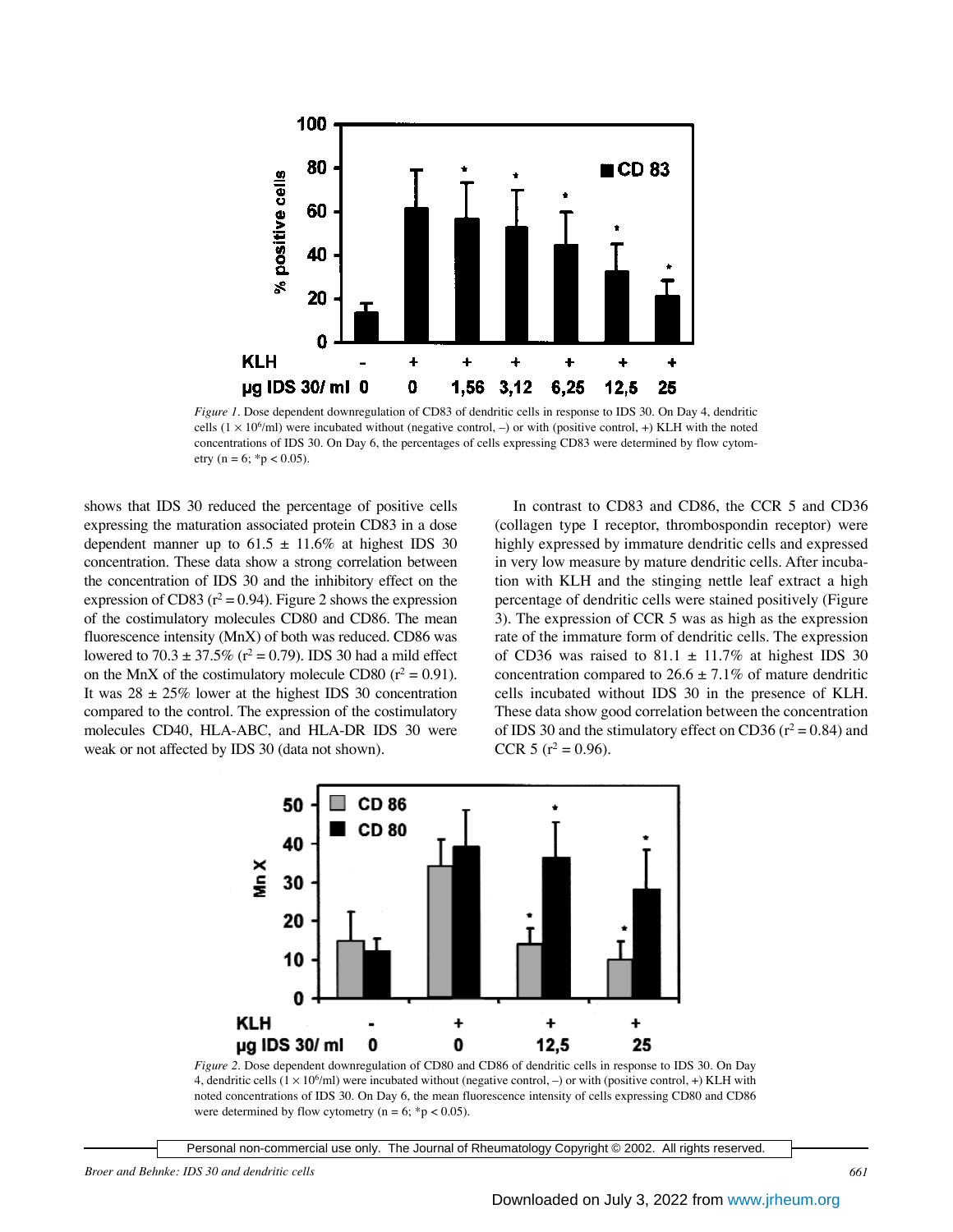

*Figure 3.* Dose dependent upregulation of CD36 and CCR 5 of dendritic cells in response to IDS 30. On Day 4 dendritic cells  $(1 \times 10^6$ /ml) were incubated without (negative control, -) or with (positive control, +) KLH with noted concentrations of IDS 30. On Day 6, the percentages of cells expressing CD36/CCR 5 were determined by flow cytometry ( $n = 6$ ; \*p < 0.05).



hydrocortisone (HC). On Day 4 dendritic cells  $(1 \times 10^6$ /ml) were incubated without (negative control, -) or with (positive control, +) KLH with noted concentrations of HC. On Day 6, the percentage of cells expressing CD83/CD36 was determined by flow cytometry ( $n = 6$ ; \*p < 0.05).

Personal non-commercial use only. The Journal of Rheumatology Copyright © 2002. All rights reserved.

*662 The Journal of Rheumatology 2002 29:4*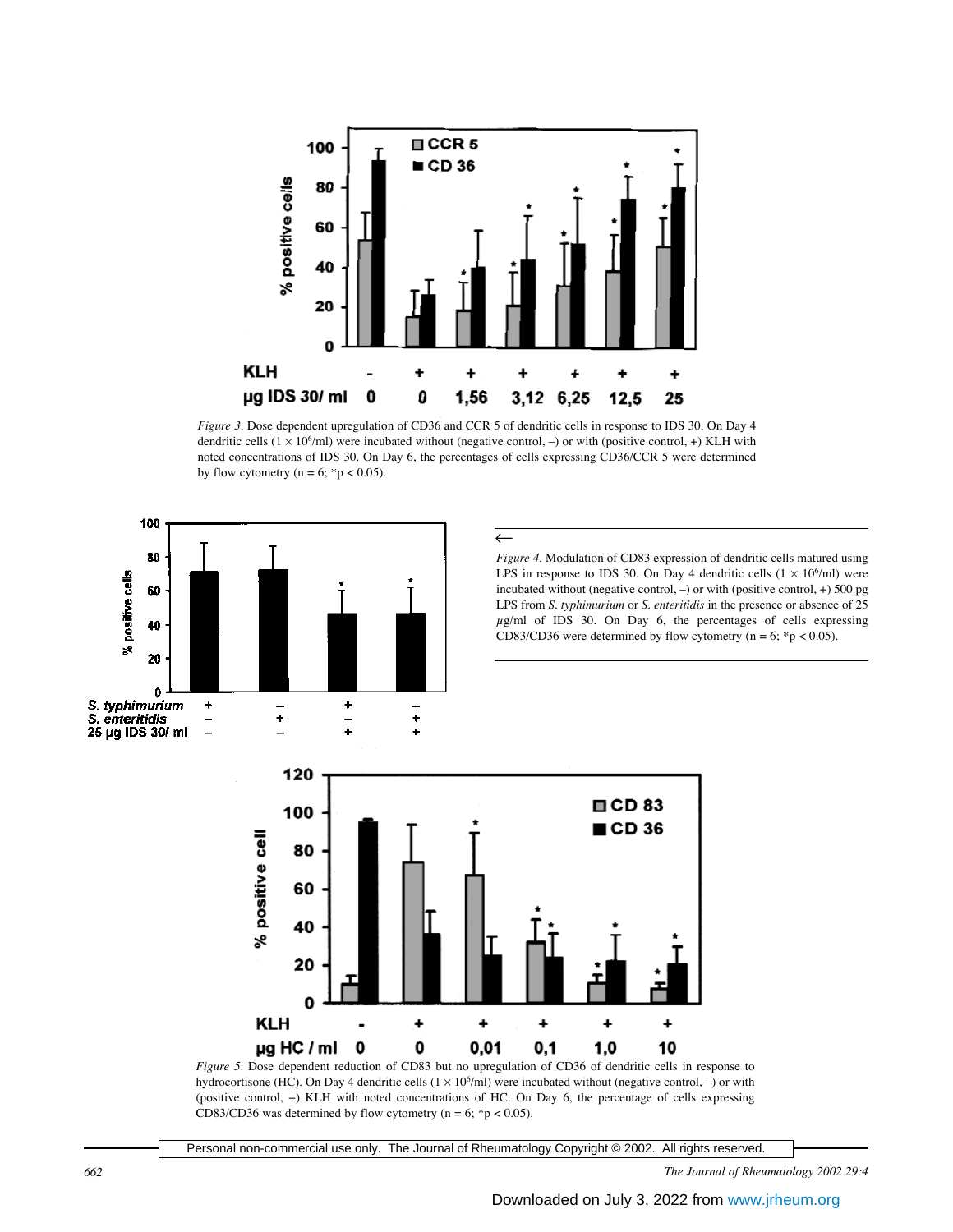

*Figure 6.* IDS 30 enhances the endocytic activity of dendritic cells. On Day 4 dendritic cells  $(1 \times 10^6/\text{ml})$  were incubated 48 h in medium (a), with KLH (b), or with KLH and 25  $\mu$ g IDS 30/ml (c). On Day 6 the dendritic cells were incubated at 4˚C as control (white histograms) and at 37˚C (black histograms). Data represent one of 6 independent experiments (p < 0.05).

There were also effects of IDS 30 using other maturation methods. Mature dendritic cells generated using lipopolysaccharides of *Salmonella typhimurium* and *S. enteritidis* were influenced in their expression of CD83. Its expression was  $34 \pm 19.3\%$  *(S. typhimurium)* and  $35 \pm 21\%$ *(S. enteritidis)* lower at 25 µg Hox 30/ml, a somewhat milder effect than on dendritic cells matured using KLH (Figure 4).

Glucocorticoids are known to suppress the maturation of



*Figure 7.* IDS 30 decreases the expression of TNF-α by dendritic cells. On Day 4 dendritic cells were incubated without (negative control, –) or with (positive control, +) KLH with noted concentrations of IDS 30. On Day 6 dendritic cell culture supernatants were harvested and analyzed for TNF- $\alpha$ by ELISA. Mean values  $\pm$  SD of 6 independent experiments are shown (n  $= 6$ ; \*p < 0.05).

dendritic cells. To compare the effect of IDS 30 and a glucocorticoid we examined the influence of hydrocortisone on the expression of CD83 and CD36. Figure 5 shows the divergent results of the tested substance compared to IDS 30. Like IDS 30, hydrocortisone also inhibited the KLH induced expression of CD83 ( $r^2 = 0.38$ ). The KLH induced expression was reduced from  $74.12 \pm 19.8\%$  in medium to 7.55  $\pm$  3.09% with 10  $\mu$ g/ml hydrocortisone. But the effect of hydrocortisone on the expression of CD36 differed from the effect of IDS 30. In contrast to IDS 30, hydrocortisone did not enhance the expression of CD36 ( $r^2 = 0.23$ ). Instead, the expression of the CD36 receptor was inhibited. The CD36 receptor is normally highly expressed by immature dendritic cells. Similar effects in the same concentration range were seen using methylprednisolone (data not shown).

*Endocytic capacity of dendritic cells.* Mannose receptor mediated endocytosis is a method used to detect antigen uptake by dendritic cells<sup>7</sup>. Dextran-FITC internalization was examined. As shown in Figure 6, the percentage of internalization of dextran-FITC in dendritic cells was raised to 73.4  $\pm$  34.7% in the presence of 25  $\mu$ g/ml IDS 30.

*Expression of TNF-*<sup>α</sup> *from mature IDS 30 treated human dendritic cells.* Stimulation of dendritic cells by KLH resulted in increased release of TNF-α. Figure 7 shows that after addition of IDS 30 to KLH stimulated cells for 48 h, the expression was lowered about  $61 \pm 28.9\%$  at the highest IDS 30 concentration. These data show a strong correlation between the concentration of IDS 30 and the inhibitory effect on TNF- $\alpha$  (r<sup>2</sup> = 0.980).

*Effect of IDS 30 on dendritic cell stimulation of T cell proliferation.* Dendritic cells are important for the stimulation of T cell proliferation since they act as antigen presenting cells. The influence of IDS 30 on the stimulating capacity of

Personal non-commercial use only. The Journal of Rheumatology Copyright © 2002. All rights reserved.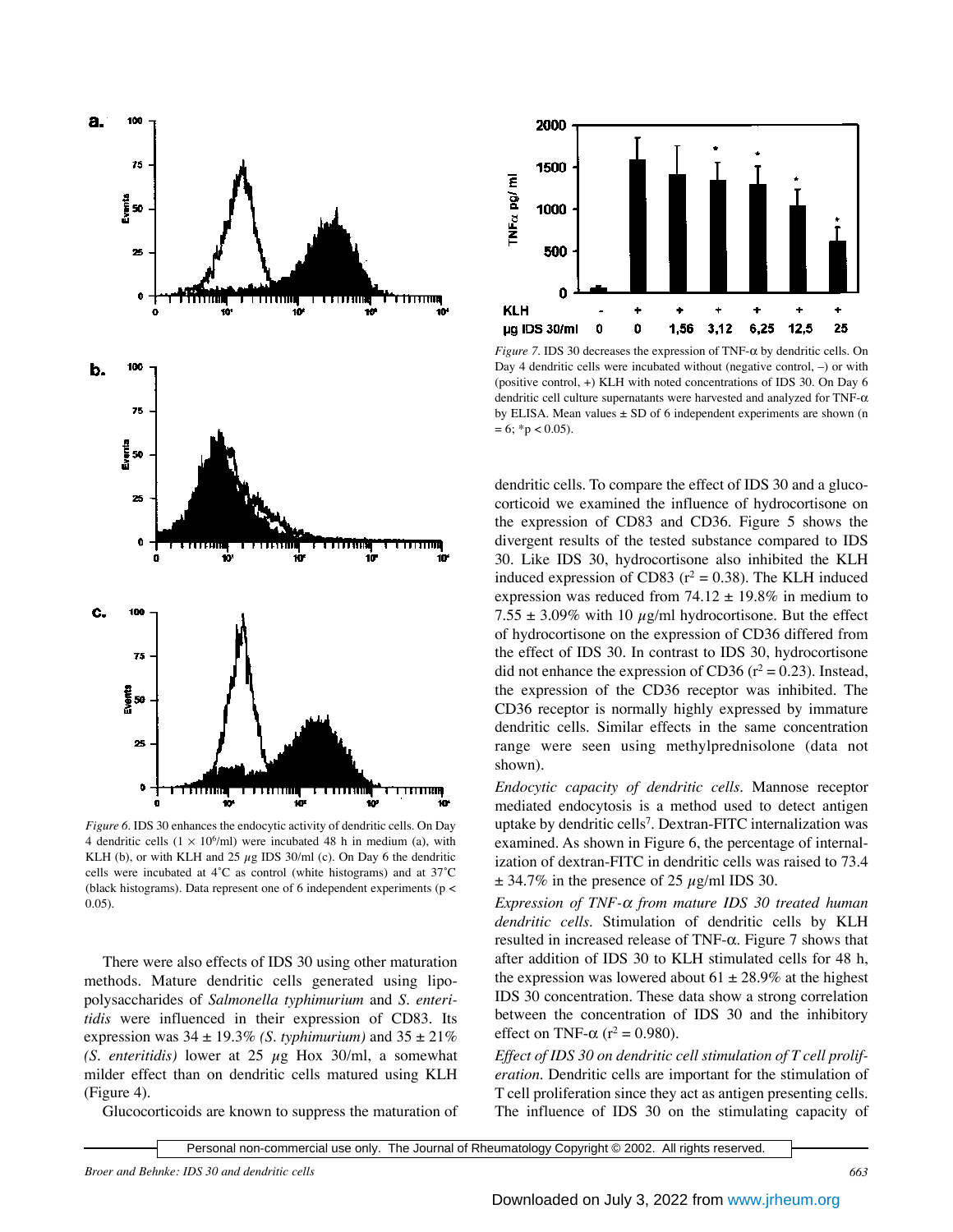

*Figure 8.* IDS 30 treated mature dendritic cells were studied for their potential to stimulate the proliferation of autologous T cells by mixed lymphocyte reaction. Triplicates of  $2 \times 10^5$  T cells were cultured with serially diluted autologous irradiated dendritic cells. Dendritic cells were incubated without (negative control, –) or with (positive control, +) KLH with noted concentrations of IDS 30. The T cell control (white bar) was incubated with 4  $\mu$ g PHA-L and 40 U IL-2/well. After 5 days of incubation T cells were pulsed with  ${}^{3}$ H-thymidine and its incorporation was measured 18–20 h later. Data represent mean counts per minute (cpm) of triplicate wells ± SD. Results are typical of 4 independent experiments with cells from healthy volunteers.

mature dendritic cells on T cells was measured using the mixed lymphocyte reaction:  $2 \times 10^5$  autologous T cells were incubated with serial dilutions of a number of dendritic cells, which were irradiated as described  $32$ . After 5 days the proliferation rate of the T cells was determined by  ${}^{3}$ Hthymidine incorporation. Figure 8 shows the lower capacity of IDS 30 treated dendritic cells to trigger the proliferation of autologous T lymphocytes in a dose dependent manner.

### **DISCUSSION**

Our data confirm that IDS 30 modulates the differentiation stage of dendritic cells *in vitro*. We measured a dose dependent inhibitory influence on the expression of the surface proteins, on the secretion of cytokines, on the phagocytic activity, and on their capacity to activate T cells.

The measured surface molecules are known to play an important role in the inflammatory process in the synovial tissue of  $RA<sup>1,11</sup>$ . The results of this study suggest a possible mechanism for the antiinflammatory effect of the IDS 30 extract in the inflamed tissue of rheumatic joints.

A comparison with the potent immunosuppressive agent hydrocortisone was made. Glucocorticoids like methylprednisolone or hydrocortisone are used as immunosuppressive and antiinflammatory therapy to treat autoimmune and allergic diseases $33-36$ ; hydrocortisone is often administered as a dermatological preparation. Glucocortiocoids are known to suppress the maturation of dendritic cells $37-39$ . The comparison of IDS 30 with hydrocortisone showed a divergent effect on the expression of CD36 — expression of CD36 was raised only by the addition of IDS 30, and not by hydrocortisone. The expression of the CD36 cell surface epitope was raised upon addition of IDS 30 into the range found in immature dendritic cells. In the case of CD83, hydrocortisone was 100-fold more potent than the plant extract IDS 30, but this extreme effect of hydrocortisone may be a direct effect (related to undesired side effects of corticoid substances administered orally for the treatment of rheumatic diseases $40$ , rather than the indirect result related to the dendritic cell maturational stage. There have not yet been any reports of negative side effects from the administration of stinging nettle leaf extract $41$ .

Immature dendritic cells have a high affinity to take up and process antigens. This ability is downregulated during the maturation process. In the presence of corticoid substances the endocytic capacity in presence of antigens is high. Our data show that in the presence of IDS 30, dendritic cell endocytosis is similarly increased. This high rate of endocytosis in the presence of antigen and the plant extract reflects inhibition of dendritic cell differentiation, and the consequently increased population fraction of immature dendritic cells.

One of the most important functions of dendritic cells is the stimulation of T cells by presenting the processed antigen. The subsequent clonal expansion of T cells leads to enhanced production of proinflammatory cytokines, causing the activation of macrophages in the vicinity. The inhibitory effect of corticoids on the differentiation of dendritic cells results in a reduction of the stimulating capacity with regard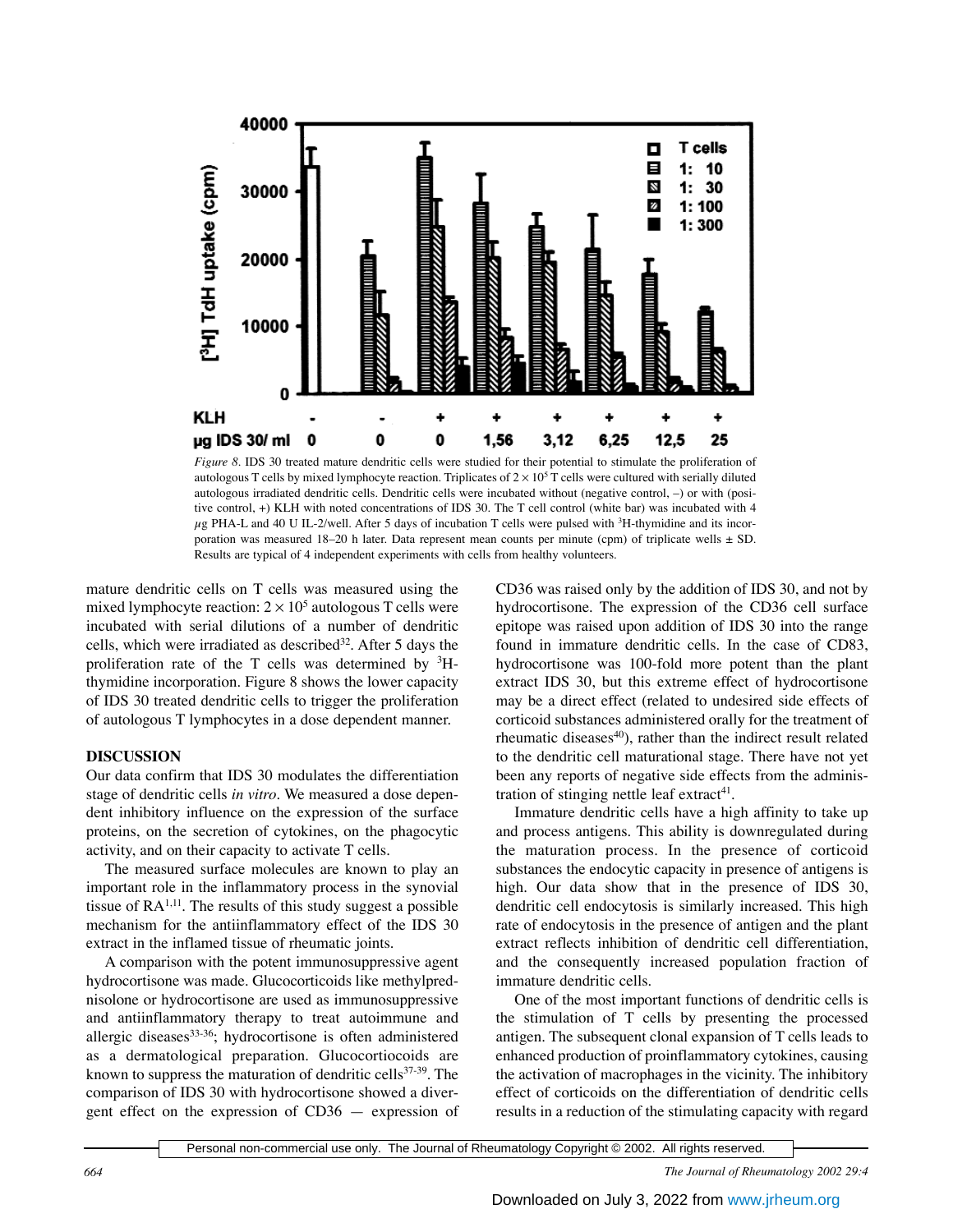to T cells. The corticoids lower the expression of surface proteins, which are important for the interaction of dendritic cells with T cells in the initiation of inflammatory responses $37$ . Reduced capacity to stimulate T cells was also observed with IDS 30 treatment of dendritic cells.

The immunosuppressive effect of IDS 30 on dendritic cells was milder in the presence of the immune stimulatory LPS from *S. typhimurium* and *S. enteritidis* than the effect of IDS 30 on dendritic cells in the presence of KLH. This could be traced back to the divergent maturation processes of dendritic cells when different immunostimulatory substances are used. KLH contains some endotoxin. It probably performs as an enhancer of the divergent maturation process of dendritic cells in the presence of the limped antigen.

The mechanism of action of IDS 30 is unknown. In comparison the mode of action of corticoids such as methylprednisolone is relatively clear. Methylprednisolone inhibits the transcription factor NF-κB, which controls the expression of genes of proinflammatory cytokines, for example. NF-κB is described as one of the most important transcription factors for the maturation of dendritic cells<sup>10,37</sup>.

The inhibitory effect of an ethanolic stinging nettle leaf extract on the activity of transcription factor NF-κB has been described<sup>42</sup>. The extract inhibits the release of NF-κB from the cytosolic complex with IκB.

Several transcription factors other than NF- $\kappa$ B<sup>9,43</sup>, e.g., Rel B (a member of the NF- $\kappa$ B/Rel family) and Oct-2<sup>44</sup>, have been described to play a role in maturation of dendritic cells. The failed maturation of dendritic cells that leads to defective T cell stimulation may be involved in the development and maintenance of the autoimmunity characteristic of RA1,11,45. Further analysis is needed to determine which, if any, of these transcription factors is a target of the stinging nettle leaf extract IDS 30. The differential effects of IDS 30 and hydrocortisone on the expression of CD36 and CD83 indicate that there could be other putative targets than NFκB, because CD36 is mainly regulated by the transcription factor Oct-210. Further, the biologically active molecular components of the IDS 30 extract responsible for the immune suppression have yet to be isolated.

The results of this study strongly support the hypothesis that dendritic cells remain in their immature stage when under the influence of IDS 30. This *in vitro* investigation suggests a mechanism behind the antiinflammatory *in vivo* action of the stinging nettle leaf extract and its efficacy in the treatment of autoimmune diseases such as RA.

#### **ACKNOWLEDGMENT**

The authors thank I. Grädner for excellent technical assistance, and C. Lange for critical reading of the manuscript.

#### **REFERENCES**

1. Pettit RP, Thomas R. Dendritic cells: The driving force behind autoimmunity in rheumatoid arthritis? Immunol Cell Biol 1999;77:420-7.

- 2. Thomas R, McDonald KPA, Allison RP, Cavanagh LL, Padmanabha J, Zehntner S. Dendritic cells and the pathogenesis of rheumatoid arthritis. J Leukoc Biol 1999;66:286-92.
- 3. Thomas R, Quinn C. Functional differentiation of dendritic cells in rheumatoid arthritis: Role of CD86 in the synovium. J Immunol 1996;156:3074-86.
- 4. Steinman RM. The dendritic cell system and its role in immunogenicity. Annu Rev Immunol 1991;9:271-96.
- 5. Thomas R, Lipsky PE. Presentation of self-peptides by dendritic cells: implications for the pathogenesis of rheumatoid arthritis. Arthritis Rheum 1996;39:183-90.
- 6. Thomas R, Davis LS, Lipsky PE. Rheumatoid synovium is enriched in mature antigen-presenting dendritic cells. J Immunol 1994;152:2613-23.
- 7. Thomas R, Lipsky PE. Could endogenous self-peptides presented by dendritic cells initiate rheumatoid arthritis? Immunol Today 1996;17:559-64.
- 8. D'Amico G, Bianchi G, Bernasconi S, et al. Adhesion transendothelial migration, and reverse transmigration of in vitro cultured dendritic cells. Blood 1998;92:207-14.
- 9. Oyama T, Ran S, Ishida T, et al. Vascular endothelial growth factor affects dendritic cell maturation through the inhibition of nuclear factor-κB activation on hemopoietic progenitor cells. J Immunol 1998;160:1224-32.
- 10. Neumann M, Fies H-W, Scheicher C, et al. Differential expression of Rel/NFκB and octamer factors is a hallmark of the generation and maturation of dendritic cells. Immunobiology 2000;95:277-85.
- 11. Thomas R. Antigen-presenting cells in rheumatoid arthritis. Springer Semin Immunpathol 1998;20:53-72.
- 12. Mohamadzadeh M, Poltorak AN, Bergstresser PRK, Beutler B, Takashima A. Dendritic cells produce macrophage inflammatory protein-1 gamma, a new member of the CC chemokine family. J Immunol 1996;156:3102-6.
- 13. Thurner M, Ramoner, Gastl G, et al. Bacillus Calmette-Guerin mycobacteria stimulate human blood dendritic cells. Int J Cancer 1997;70:128-34.
- 14. Verhasselt V, Buelens C, Willems F, De Groote D, Haeffner-Cavaillon N, Goldman M. Bacterial lipopolysaccharide stimulates the production of cytokines and the expression of costimulatory molecules by human peripheral blood dendritic cells: evidence for a soluble CD14-dependent pathway. J Immunol 1997;158:2919-25.
- 15. Caux C, Massacrier C, Vanbervliet B, et al. Activation of human dendritic cells through CD40 cross-linking. J Exp Med 1994;180:1263-72.
- 16. Wilkinson LS, Worrall JG, Sinclair HD, Edwards JC. Immunohistological reassessment of accessory cell populations in normal and diseased human synovium. J Rheumatol 1990; 29:259-63.
- 17. Cella M, Scheidegger D, Palmer-Lehmann K, Lane P, Lanzavecchia A, Alber G. Ligation of CD40 on dendritic cells triggers production of high levels of interleukin-12 and enhances T cell stimulatory capacity: T-T help via APC activation. J Exp Med 1996;184:747-52.
- 18. Martini R. Urticae herba, Urticae folium [Stinging nettle herb, stinging nettle leaf; Product licences and registrations of drugs under the German drug law of 1976]. Zulassungen und Registrierungen von Arzneimitteln nach dem AMG'76 (Erg-Lieferung); 1990:28.
- 19. Bundesgesundheitsamt. Monographie: Urtica herba, Brennesselkraut; Urticae folium, Brennesselblätter [Monograph: Urtica herba, stinging nettle herb; Urticae folium, stinging nettle leaf]. Bundesanzeiger 1987; August 3:76.
- 20. Lutomski J, Speichert H. Die Brennessel in Heilkunde und Ernährung [Use of stinging nettle in medicine and nourishment]. Pharm Unserer Zeit 1983;12:181-6.
- 21. Weiss RF. Lehrbuch der Phytotherapie [Textbook of herbal therapy]. Stuttgart: Hippokrates; 1991:335-56.

Personal non-commercial use only. The Journal of Rheumatology Copyright © 2002. All rights reserved.

*Broer and Behnke: IDS 30 and dendritic cells 665*